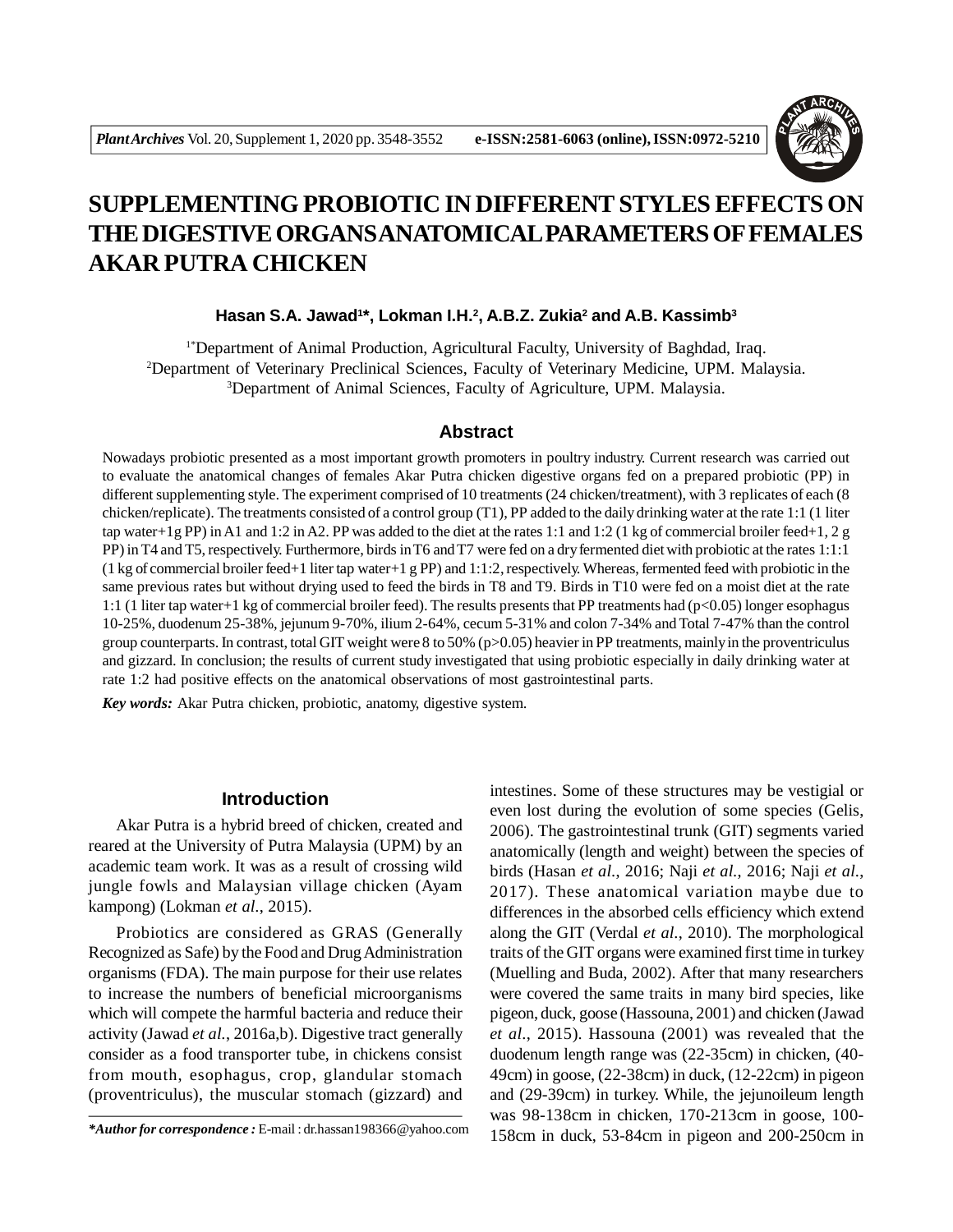turkey. The same author stated that the jejunum was the longest part and the ileum was the shortest part of the small intestine in all the experimental birds. Furthermore, the caeca length range in chicken was 12-25cm, in goose was 22-34cm, in duck was 10-20cm and in pigeon was 2-7cm. whereas, in terms of rectum-cloacal length range, it was 8-11cm, 16-22cm, 8-13cm and 3-4cm in chicken, goose, duck and pigeon respectively. Finally, he calculated the total length range of GIT in chicken (152-234cm), goose (279-352cm), duck (150-250cm), pigeon (72- 125cm) and turkey (390-500cm). There is no reported document regarding the GIT parts anatomy of Akar Putra chicken and its effectiveness by any supplementation. Thus, this study was undertaken with the main aim to define the anatomical structures of Akar Putra chicken GIT parts and its anatomical effectiveness by probiotic in different supplementing style.

# **Materials and methods**

## **Animals and housing**

The chicken farming was occurring at the poultry farm which belongs to the Faculty of Veterinary Medicine in University Putra Malaysia (UPM), Malaysia, for 12 weeks. 240 one-day-old females Akar Putra chicks were isolated by using feathering rate sexing method based on (Jones *et al.*, 1991). The birds were assigned randomly to 10 experimental groups (24 chicks per treatment), with 3 replicates of each (8 chicks per replicate). They reared in wire cages with 8 birds per pen (5"x 4"x1.5"). The feed diet as shows in (Table 1) was *ad libitum* offered and the water provided continuously. The birds along the experimental period (12 weeks) were kept under uniform management conditions.

#### **Probiotic preparation (PP) and supplementation**

Each 1 gram of prepared probiotic (PP) has at least 109 CFU (Colony Forming Unit) of *Bacillus subtilis*, *Lactobacillus acidophilus*, *Bifidobacterium* and at least 108 CFU of *Saccharomyces cerevisiae*. The fermentation process of the feed was done by mixing commercial broiler feed, probiotic and tap water. These mixtures were kipped in a plastic tray and incubated for 38 hours at  $37\pm2^{\circ}$ C. The experimental birds were supplemented prepared probiotic at the following styles:

- T1: Control group fed on a diet without probiotic supplementation.
- A1: PP dissolved in the daily drinking water at 1:1 rate (1g PP/1liter tap water).
- A2: PP dissolved in the daily drinking water at 2:1rate (2g PP/1liter tap water).
- B1: PP supplemented in the daily diet at 1:1 rate (1kg of

**Table 1:** Composition of basal diet

|                              | <b>Basal Diet</b> |                 |  |  |  |
|------------------------------|-------------------|-----------------|--|--|--|
| <b>Items</b>                 | 1 to 22 d         | 23 to 84 d      |  |  |  |
|                              | (Start diet)      | (Finisher diet) |  |  |  |
| Corn                         | 44.9              | 53.10           |  |  |  |
| Wheat                        | 18.0              | 15              |  |  |  |
| Soybean meal (45%)           | 33                | 27              |  |  |  |
| Mineral and vitamin premix   | 1                 | 1               |  |  |  |
| Oil                          | $\mathfrak{D}$    | 3               |  |  |  |
| Limestone                    | 0.8               | $0.6^{\circ}$   |  |  |  |
| Dicalcium phosphate          | 0.3               | 0.3             |  |  |  |
| Total                        | 100%              | 100%            |  |  |  |
| Calculated analysis          |                   |                 |  |  |  |
| Crude protein (%)            | 21.92             | 19.70           |  |  |  |
| Metabolism energy (kilo      | 2990              | 3100            |  |  |  |
| calorie per kg. Diet)        |                   |                 |  |  |  |
| Calcium (%)                  | 0.93              | 0.85            |  |  |  |
| Phosphorus (%)               | 0.48              | 0.45            |  |  |  |
| Methionine (%)               | 0.55              | 0.50            |  |  |  |
| Lysine $(\%)$                | 1.35              | 1.25            |  |  |  |
| Methionine + Cysteine $(\%)$ | 0.85              | 0.91            |  |  |  |
| Folic acid                   | 1.1               | 1.2             |  |  |  |

Calculated analysis according to NRC (1984).

commercial broiler feed+1g PP).

- B2: PP supplemented in the daily diet at 1:2 rate (1kg of commercial broiler feed+2g PP).
- C1: Birds fed on a dry fermented feed mixture prepared at 1:1:1 rate (1kg of commercial broiler feed+1liter tap water+1g PP)
- C2: Birds fed on a dry fermented feed mixture prepared at 1:1:2 rate (1kg of commercial broiler feed+1liter tap water+2g PP)
- D1:Birds fed on a wet fermented feed mixture prepared at 1:1:1 rate (1kg of commercial broiler feed+1liter tap water+1gram PP).
- D2: Birds fed on a wet fermented feed mixture prepared at 1:1:2 rate (1kg of commercial broiler feed+1liter tap water+2gram PP).
- E: Birds fed on a wet feed mixture prepared at 1:1 rate (1kg of commercial broiler feed+1liter tap water).

#### **Sampling procedure**

At week 12, 12 birds per treatment (4 birds/replicate) were selected, slaughtered and the GIT segments from the esophagus to the rectum was carefully excised, identified and analyzed based on the method of Jawad *et al.*, (2015). Each part of GIT was cleaned, weighed by an electronic balance (precision  $= 1$  g) and its length was measured with a tape measure  $(\pm 1 \text{ mm})$ . Variation ratio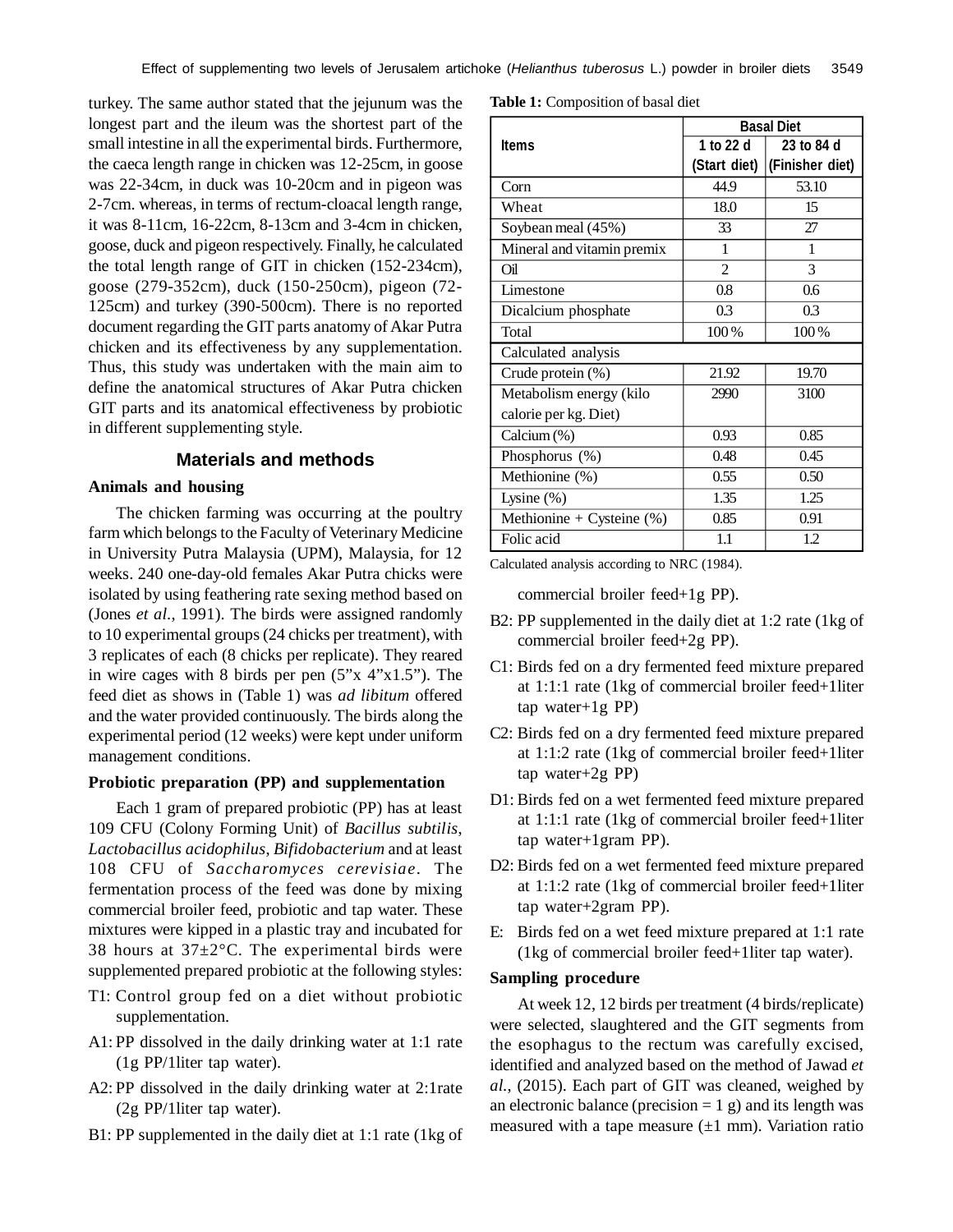of probiotic treatments than control group was calculated according to the formula reported by Jawad *et al.* (2015):

 $((A-B)/B)*100$ 

A: treatment data

B: control group data

#### **Data analysis**

SPSS statistical program was used to analyze the obtained results. The experiment followed the complete randomized design and the treatments were compared by one way ANOVA test, at  $P < 0.05$  level.

#### **Results**

Table 2 shows the length variation in females' digestive tract segments between the supplementing treatments and control group. No significant difference has been reported between the treatments and the control group in the length of proventriculus, gizzard and rectum. Whereas, the esophagus was longer  $(p<0.05)$  in the C2, D1 and D2 treatments. Although, no significant difference was shown with A1, A2, B1, C1 and E treatments. Furthermore, duodenum length was significantly  $(p<0.05)$ high in A2, A1, B1, C1 and D2 treatments. The effect of supplementing tow grams of prepared probiotic with daily drinking water was prominent through relevant  $(p<0.05)$ superiority in the length of jejunum, ilium, cecum, colon and the total GIT length.

Table 3 provides the means and standard error values of GIT parts weights for females in all the treatments. Only proventriculus and gizzard were reported significantly  $(p<0.05)$  different between the treatments. The superiority order in the proventriculus weight trait was in B1, C1, D1, D2 and E treatments. Even though, they did not significantly differ with A1, A2, B2 and the

**Table 2:** Mean values of GIT segments length ( $\pm$  S.E) of supplementing probiotic in different styles.

| Trt.           |                               | Segments length (cm) |                |                               |                     |                             |                               |                             |               |                                 |
|----------------|-------------------------------|----------------------|----------------|-------------------------------|---------------------|-----------------------------|-------------------------------|-----------------------------|---------------|---------------------------------|
|                | Eso.                          | Pro.                 | Giz.           | Dud.                          | Juj.                | Ili.                        | Cec.                          | Col.                        | Rec.          | <b>Total</b>                    |
| T <sub>1</sub> | $15 \pm 0.76^{\circ}$         | $3.5 \pm 0.58$       | $1.9 \pm 0.67$ | $21.1 \pm 1.21$ <sup>bc</sup> | $40\pm 2.3f$        | $40.5 \pm 2.3$ <sup>d</sup> | $27.4 \pm 1.1$ <sup>d</sup>   | $4.7 \pm 0.6$ <sup>ab</sup> | $3.3 \pm 0.6$ | $157.4 \pm 10.16$ <sup>d</sup>  |
| A1             | $16.6 \pm 0.86^{\mathrm{ab}}$ | $3.2 \pm 0.37$       | $1.7 + 0.37$   | $22.9 \pm 1.04^b$             | $49.8 \pm 2.1$ bcde | 43.7 $\pm$ 2.1 $\rm{c}$     | $33.7 \pm 0.9$ <sup>abc</sup> | $5\pm0.6$ <sup>ab</sup>     | $3.8 \pm 0.4$ | $180.5 + 8.72$ bcd              |
| A2             | $17.4 + 0.72$ <sup>ab</sup>   | $4.1 \pm 0.64$       | $1.9 \pm 0.55$ | $27.1 \pm 1.27$ <sup>a</sup>  | $68.1 \pm 2.4a$     | $66.3{\pm}2.6^{\mathrm{a}}$ | $36 \pm 1.2^{\mathrm{a}}$     | $6.3 \pm 0.9^{\mathrm{a}}$  | $3.6 + 0.7$   | $230.9 \pm 10.77$ <sup>a</sup>  |
| B1             | $16.5 + 1.18$ <sup>ab</sup>   | $3.1 \pm 0.67$       | $2.2 \pm 0.76$ | $26.4 \pm 1.1^a$              | $53.2 + 2.5$ bc     | $53.9 \pm 2.3^b$            | $32.2 \pm 1.3^{bcd}$          | $6.3 \pm 0.8^{\mathrm{a}}$  | $4.3 \pm 0.8$ | $198.2 \pm 11.42$ <sup>bc</sup> |
| B2             | $14.9 + 1.13b$                | $3.7 + 0.79$         | $2.1 \pm 0.7$  | $21.8 \pm 0.99$ <sup>bc</sup> | $41.3 + 2.6$ f      | $41.2 + 2.5$ °              | $28.8 \pm 1$ <sup>de</sup>    | $5.1 \pm 0.7$ <sup>ab</sup> | $3.7 + 0.4$   | $162.8 \pm 10.65$ <sup>d</sup>  |
| C1             | $18 \pm 1.15^{ab}$            | $3.7 \pm 0.73$       | $2.1 + 0.64$   | $26.6 \pm 0.86^a$             | $58.1 \pm 2.4$ b    | $58.8 \pm 2.1^b$            | $30.1 \pm 1.2$ <sup>cde</sup> | $5.1 \pm 0.7$ <sup>ab</sup> | $4.2 + 0.7$   | $206.6 \pm 10.48$ <sup>ab</sup> |
| $\Omega$       | $18.8 \pm 0.99^{\mathrm{a}}$  | $2.9 \pm 0.49$       | $1.7 + 0.78$   | $21.3 \pm 1.42$ <sup>bc</sup> | $44.8 \pm 2.2$ def  | 44.1 $\pm$ 2.4 $\degree$    | $29.9 \pm 1.1$ <sup>cde</sup> | $3.8 \pm 0.4^b$             | $4.2 \pm 0.8$ | $171.6 \pm 10.44$ <sup>cd</sup> |
| D1             | $18.5 \pm 0.79$ <sup>a</sup>  | $3 + 0.61$           | $1.8 + 0.44$   | $20.7 \pm 0.91$ <sup>bc</sup> | $43.7 \pm 2.1$ ef   | $42.8 \pm 2.1$ <sup>c</sup> | $29.1 \pm 1.2$ <sup>de</sup>  | $4.4 \pm 0.5^{ab}$          | $4.1 \pm 0.6$ | $168.2 + 9.26$ <sup>cd</sup>    |
| D2             | $18.7 \pm 0.91$ <sup>a</sup>  | $3.5 \pm 0.55$       | $2.1 \pm 0.64$ | $29.2 \pm 1.3^{\mathrm{a}}$   | $51.9 \pm 2.3$ bcd  | $54{\pm}2.3^{\rm b}$        | $35.2 \pm 1.3^{ab}$           | $5.2 \pm 0.8$ <sup>ab</sup> | $4.8 \pm 0.9$ | $204.6 \pm 10.92$ <sup>ab</sup> |
| E              | $15.9 \pm 0.7$ <sup>ab</sup>  | $3.8 + 0.42$         | $1.9 \pm 0.5$  | $19 \pm 1.18$ °               | $40.9 \pm 2.2$ f    | $38.9 \pm 2.2$ <sup>c</sup> | $27.3 \pm 1.4$ <sup>d</sup>   | $3.8 \pm 0.4^b$             | $2.7 \pm 0.4$ | $154.2 + 9.29$ <sup>d</sup>     |

Y Trt= treatment; Eso= esophagus; Pro= proventriculus; Giz= gizzard; Dud= duodenum; Juj= jejunum; Ili= ilium; Cec= cecum; Col= colon; Rec= rectum.

Y Means within a column with different letters differ significantly (P <0.05).

**Table 3:** Mean values of GIT segments weight ( $\pm$  S.E) of supplementing probiotic in different styles. Means within a column with different letters differ significantly  $(P < 0.05)$ .

| Trt.           |               | Segments length (cm)        |                              |               |                |               |               |               |               |                |
|----------------|---------------|-----------------------------|------------------------------|---------------|----------------|---------------|---------------|---------------|---------------|----------------|
|                | Eso.          | Pro.                        | Giz.                         | Dud.          | Juj.           | Ili.          | Cec.          | Col.          | Rec.          | <b>Total</b>   |
| T1             | $6.4 \pm 0.9$ | $4\pm 0.3$ <sup>ab</sup>    | $18.8 \pm 0.7$ <sup>e</sup>  | $4.7 \pm 0.3$ | $8.3 \pm 0.2$  | $5.7 \pm 0.1$ | $3.2 \pm 1$   | $1.1 \pm 0.1$ | $2.2 \pm 0.1$ | $54.4 + 4.1$   |
| A <sub>1</sub> | $6.6 \pm 0.9$ | $4.1 \pm 0.4^{ab}$          | $20.1 \pm 0.5$ <sup>de</sup> | $5.1 \pm 0.1$ | $9 + 0.9$      | $7.8 \pm 0.6$ | $4.3 \pm 0.4$ | $0.9 + 0.04$  | $3.1 \pm 0.2$ | $61.2 \pm 3.1$ |
| A <sub>2</sub> | $6.8 \pm 0.7$ | $4.2 \pm 0.4$ <sup>ab</sup> | $30.1 \pm 0.5^{\text{a}}$    | $7.1 \pm 0.1$ | $11.2 \pm 1.1$ | $11.2 \pm 1$  | $5.1 \pm 0.1$ | $1.1 \pm 0.1$ | $5 + 0.4$     | $81.9{\pm}5.1$ |
| B1             | $6.8 \pm 0.5$ | $5 \pm 0.3^{\text{a}}$      | $25.2+0.4^{\circ}$           | $6 + 0.2$     | $10.3 + 0.9$   | $8.7 \pm 0.7$ | $4.2 \pm 0.3$ | $1 \pm 0.03$  | $2.1 \pm 0.1$ | $69.3 \pm 6.7$ |
| B2             | $7.6 \pm 0.7$ | $4.1 \pm 0.3^{ab}$          | $24+0.6^b$                   | $6.8 \pm 0.5$ | $9.2 \pm 0.2$  | $8.2 \pm 0.6$ | $4.3 \pm 0.2$ | $0.9 + 0.04$  | $3.3 \pm 0.3$ | $68.5 \pm 5.6$ |
| C1             | $7 + 1.2$     | $5.2 \pm 0.4^{\mathrm{a}}$  | $21.3 \pm 0.4$ <sup>cd</sup> | $5 + 0.3$     | $8.4 \pm 0.2$  | $7.9 \pm 0.6$ | $4.1 \pm 0.3$ | $1.2 \pm 0.1$ | $3.2 \pm 0.2$ | $63.3 \pm 3.3$ |
| $\Omega$       | $6 + 0.5$     | $2.9 \pm 0.1^{\circ}$       | $22.1 \pm 0.5$ <sup>c</sup>  | $5.1 \pm 0.2$ | $8.1 \pm 0.3$  | $7.1 \pm 0.8$ | $4.1 \pm 0.1$ | $1.2 + 0.1$   | $2.3 \pm 0.1$ | $58.8 + 4.8$   |
| D1             | $6.1 \pm 0.4$ | $5.2 + 0.4^a$               | $20+0.6^{\text{de}}$         | $5.4 \pm 0.4$ | $9.1 \pm 0.8$  | $5.2 \pm 0.2$ | $4.4 \pm 0.3$ | $1.1 \pm 0.1$ | $3.2 \pm 0.3$ | $59.5 \pm 4.6$ |
| D2             | $7+0.5$       | $4.9 \pm 0.3^{\mathrm{a}}$  | $20.9 + 0.7$ <sup>cd</sup>   | $5.5 \pm 0.4$ | $8.8 \pm 0.2$  | $6.4 \pm 2$   | $5.5 \pm 0.5$ | $0.9 + 0.07$  | $2.1 \pm 0.2$ | $61.9{\pm}5.9$ |
| E              | $5.8 \pm 0.3$ | $5.2 \pm 0.4^{\mathrm{a}}$  | $18.9 \pm 0.6$ <sup>e</sup>  | $4.2 \pm 0.1$ | $7.5 \pm 0.6$  | $5.3 \pm 0.3$ | $3.2 \pm 0.2$ | $1.1 \pm 1$   | $2.2 \pm 0.2$ | $53.5 \pm 4.6$ |

Y Trt= treatment; Eso= esophagus; Pro= proventriculus; Giz= gizzard; Dud= duodenum; Juj= jejunum; Ili= ilium; Cec= cecum; Col= colon; Rec= rectum.

Y Means within a column with different letters differ significantly ( $P < 0.05$ ).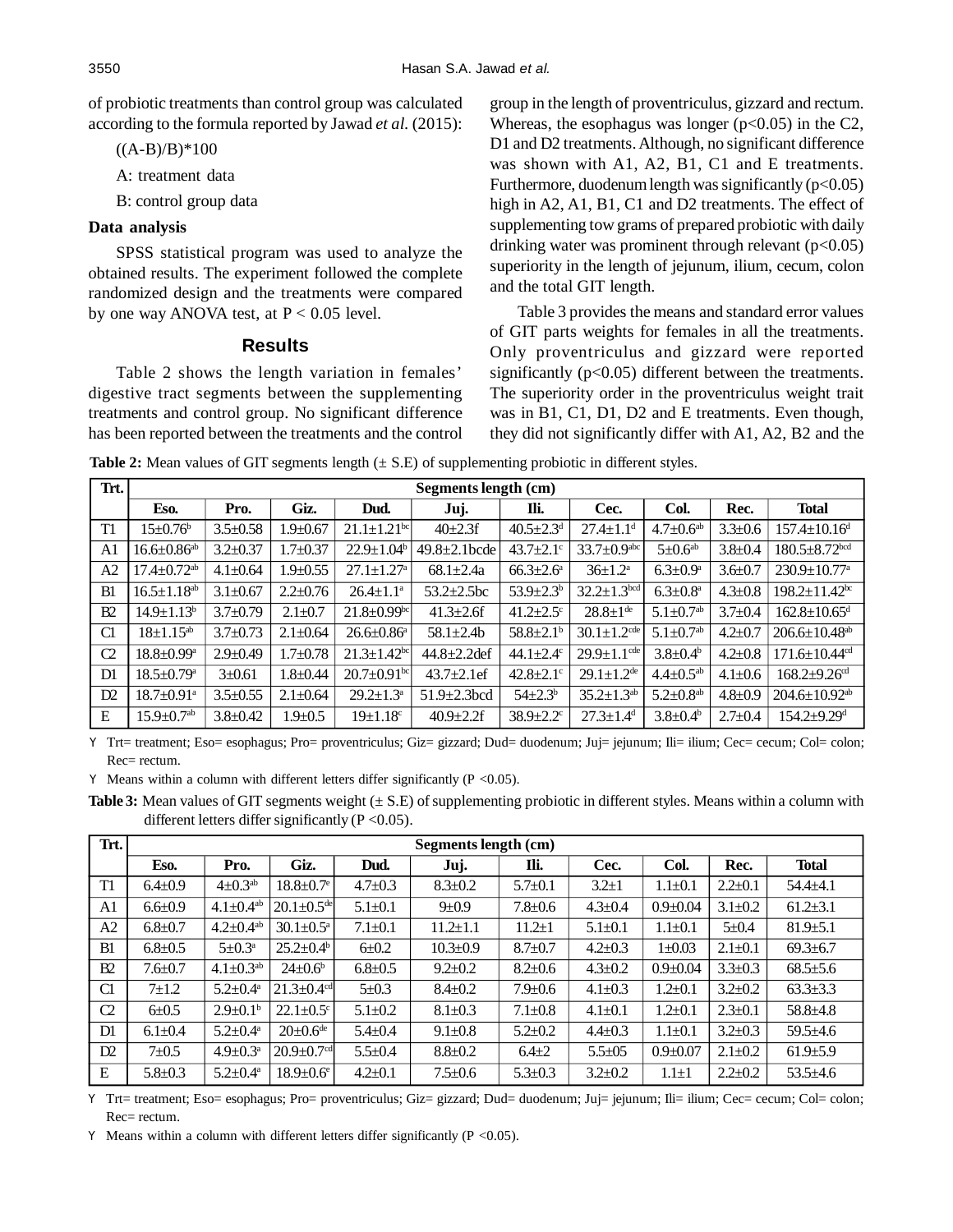control group. Furthermore, supplementing tow grams of PP in daily drinking water significantly  $(p<0.05)$  increased the weight of the gizzard.

## **Discussion**

Probiotic supplementation in different style had dependent improvement effect on most of GIT segments. The variation ratio of probiotic treatments than control group in esophagus length was as following: C2= 25%; D2=25%; D1=24%; C1=20%; A2=16%; A1=11%; B1=10%; and E=6%. While, in duodenum was D2=38; A2=29%; C1=26%; B1=25%; A1=9%; B2=3% and C2= 1%, with noticeable regression of treatments E=-10% and D1=-2%. The variation ratio of the treatments than control group in jejunum was  $A2=70\%$ ;  $C1=45\%$ ; B1=33%; D2=30%; A1=24%; C2=12%D1=9%; B2=3% and E=2%. Whereas, in case of ilium was  $A2=64\%$ ; C1=45%; B1=33%; D2=33%; C2=9%; A1=8%; D1=6%; B2=2%, with regression in E=-4%. Similarly, the variation ratio of cecum was A2=31%; D2=28%; A1=23%; B1=17%; C1=10%; C2=9%; D1=6%; B2=5% and E=- 1%. Furthermore, in colon was A2=34%; B1=33%; D2=11%; B2=9%; C1=8%; A1=7%; C2=-19%; E=-19% and D1=-6%. Total GIT segments variation ratio compared with control group was A2=47%; C1=31%; D2=30%; A1=15%; C2=9%; D1=7%; B2=3% and E=-2%.

In general, the weight of most digestive system parts was affected by probiotic supplementation but not in the significant level. However, proventriculus weight was increased  $(p<0.05)$  in the probiotic treatments and their variation ratio were  $C1=32\%$ ; D1=31%; E=30%; B1=25%; D2=24%; A2=5%; A1=3%; and B2=3%. Correspondingly, the variation ratio of gizzard was A2=60%; B1=34%; B2=27%; C2=17%; C1=13%; D2=11%; A1=7%; D1=6% and E=1%.

The present results were quit accordance of Windisch *et al.* (2008) recorded that many significant effects in the enzymes of digestion, anatomical structure of GIT parts, and immune organs were indicated in birds fed on growth factors as supplements. These improvements in the digestive organs can be justified by increasing the function of the intestine in: digestion and absorption as a consequence to increase the absorptive area (Awad *et al.*, 2008). Similarly, Naji *et al.* (2016) determined that the relative length and weight of the broiler small intestine and the cecum, as well, were significantly enhanced in the treatments fed on 25, 50, 75 and 100 percentages of fermented fed with probiotic comparing with control group. Furthermore, the author supported the concept that the improvement percentage in these parameters is relating

positively with the probiotic supplementing percentage.

Based on the results of current study, it can be suggested that the probiotic increased the numbers of the useful bacteria in the GIT. Consequently, the concentration of the bacteria secondary production, enzymes, will increase. Furthermore, that will increase the probability of diet metabolism, which will motivate the development of histoanatomical structures of the gastrointestinal tract segments. Lastly, using probiotic will improve the poultry feed conversion ratio which will reflect positively of the other production parameters. These observations, as a whole, results that probiotic is an economical and useful suppl.

# **Conclusion**

It can be concluded that supplementing probiotic caused significant enhancement in the anatomical characteristics of Akar Putra chicken digestive system. The study demonstrated that supplementing prepared probiotic with daily drinking water at rate 2:1 (2 gram PP/ 1 litter tap water) has high significant and explicit impact on the exploratory birds. That will support the concept of increasing the numbers of useful bacteria in the gastrointestinal tract because of probiotic. Also, that will lead to increase the bacterial enzymes concentration which have big role in the diet metabolism. The morphometrical structures of GIT will developme sorption function.

# **Acknowledgment**

Current research was supported by Baghdad University and University of Putra Malaysia. Furthermore the results was not possible to be at the current version without the great help from Prof Saad Naji from Baghdad University and Dr. Lokman Hakim from UPM University.

### **References**

- Al-Saady, Y.M., J.A. Tawffek and S.A. Hassan (2009). Gradual substitution of reed Silage with Alfa Hay Fed with or without probiotic to Awassi Lambs. 3-Some blood parameters. *Iraqi Journal of Agricultural Science,* **40(4)**, 123-132.
- Awad, W., K. Ghareeb, J. Böhm (2008). Intestinal structure and function of broiler chickens on diets supplemented with a synbiotic containing *Enterococcus faecium* and Oligosaccharides. *International Journal of Molecular Sciences,* **9**: 2205-2216.
- Gelis, S. (2006). Evaluating and treating the gastrointestinal system. *Clinical avian medicine,* **1**: 411-440.
- Hasan, S.A., I.H. Lokman, A.N. Saad, A.B.Z. Zuki and A.B. Kassim (2016). Impact of Daily Supplement of Probiotic